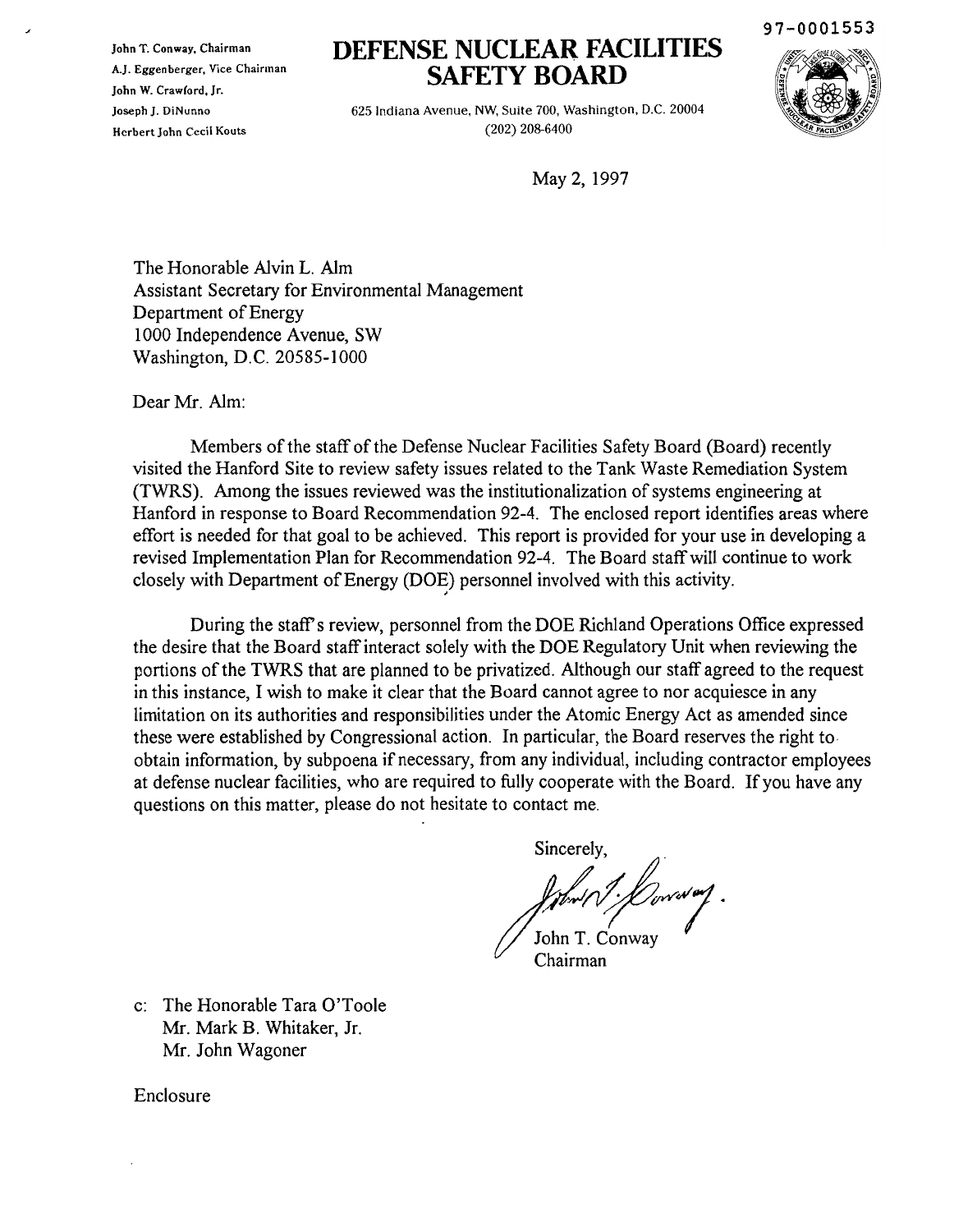## DEFENSE NUCLEAR FACILITIES SAFETY BOARD

## April 10, 1997

|                 | <b>MEMORANDUM FOR:</b> G. W. Cunningham, Technical Director                                |
|-----------------|--------------------------------------------------------------------------------------------|
| <b>COPIES:</b>  | <b>Board Members</b>                                                                       |
| <b>FROM:</b>    | R. Arcaro                                                                                  |
| <b>SUBJECT:</b> | Review of the Tank Waste Remediation System at the Hanford<br>Site, March 30–April 3, 1997 |

## 1. Purpose

 $\ddot{\phantom{a}}$ 

This report documents a review by staff of the Defense Nuclear Facilities Safety Board (Board) of safety issues at the Hanford Site's Tank Waste Remediation System (TWRS). The review covered systems engineering, disposal system design, a possible leak in Tank BY-112, and characterization of the vadose zone. The review was conducted March 31 through April 3, 1997, by R. Arcaro, R. Barton, R. Daniels, L. Jellett, and S. Stokes.

#### 2. Summary

Systems Engineering. The management of the Department of Energy Richland Operations Office (DOE-RL) has demonstrated some progress in systems engineering in its efforts to implement Board Recommendation 92-4. However, the systems engineering process at Hanford is not yet institutionalized to the point where it is clearly directed, proceduralized, implemented, and repeatable. The DOE-RL and Board staffs are developing a set of proposed deliverables that will demonstrate the institutionalization of systems engineering for the TWRS.

Disposal System Design. DOE-RL has directed characterization of the Hanford tank wastes for purposes of disposal system design in accordance with Board Recommendation 93-5. The staff's initial review of progress in this area revealed that some design modifications may be necessary to accommodate increased levels of chromium in the waste. The staff will continue its review in this area to ensure that additional potential impacts are systematically investigated.

The Board staff held discussions with DOE-RL management regarding the staff's interface with the private contractors responsible for processing the tank waste during the first phase of privatization. DOE-RL managers requested that the staff interact solely with the DOE-RL contracting officers and the DOE-RL Privatization Regulatory Unit. The Board staff agreed to this arrangement, contingent upon receiving unencumbered access to information regarding the design, construction, operation, and decommissioning of these defense nuclear facilities. The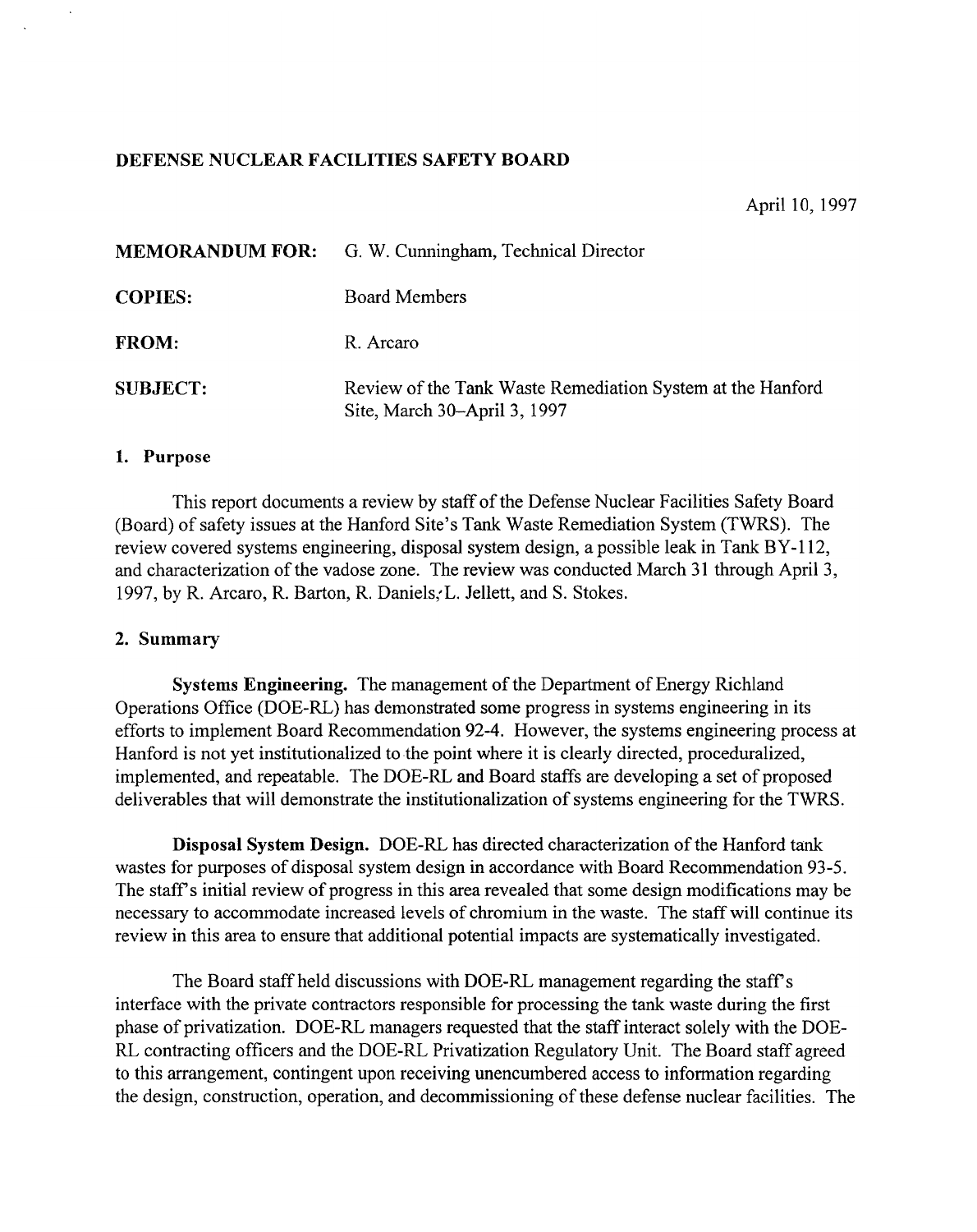acting director of the Regulatory Unit expressed confidence that the DOE-RL employees would be capable of providing this information.

Tank BY-1l2. DOE-RL reported that tank BY-112, which had a slowly dropping interstitial liquid level (ILL), was not leaking. While the staff agrees that there is no evidence to suggest the tank is leaking, the technical assessment performed by the Hanford contractor has technical deficiencies indicating that the liquid distribution in the waste is not well understood.

Characterization of the Vadose Zone. DOE-RL's characterization of the vadose zone under SX tank farm and interpretation of the data by an expert panel indicate that radioactive cesium is migrating through the vadose zone more quickly and at greater depths than was previously estimated.

## 3. Background

The Implementation Plan for Recommendation 92-4 committed DOE to implementing a systems engineering process for the development of the TWRS, the system intended to retrieve the waste from the Hanford tanks and treat it for ultimate disposal. The plan was approved by the Board in December 1994. Since that time, significant changes have taken place in the TWRS program. DOE now intends to contract a majority of the work to private vendors, who will be paid a fixed price for the service. The Project Hanford Management Contractor (PHMC) will retain responsibility for operating the tank farms and providing the feed to the private vendors. Several projects have been canceled. As a result of these changes, DOE is revising the Implementation Plan for Recommendation 92-4.

As DOE attempts to develop the TWRS, there are several ongoing activities that will affect the eventual performance of the system. Tanks continue to be vulnerable to leakage. Tank BY-112 was suspected of leaking when, in February 1997, several liquid level readings fell below baseline values. Additionally, the understanding of the migration of radionuclides through the vadose zone toward the groundwater has been called into question following discovery of radioactive cesium as deep as 135 feet below the surface—significantly deeper than was previously estimated.

# 4. Discussion

Tank Waste Remediation System (TWRS) Systems Engineering. Although some progress has been made in implementing systems engineering for one project within the TWRS, the process as defined by the TWRS Systems Engineering Management Plan and implementing procedures has not been fully institutionalized. DOE-RL management presented the Double-Shell Tank Retrieval Project  $(W-211)$  as a demonstration of the progress made in implementing the systems engineering process. Development of functions and requirements and generation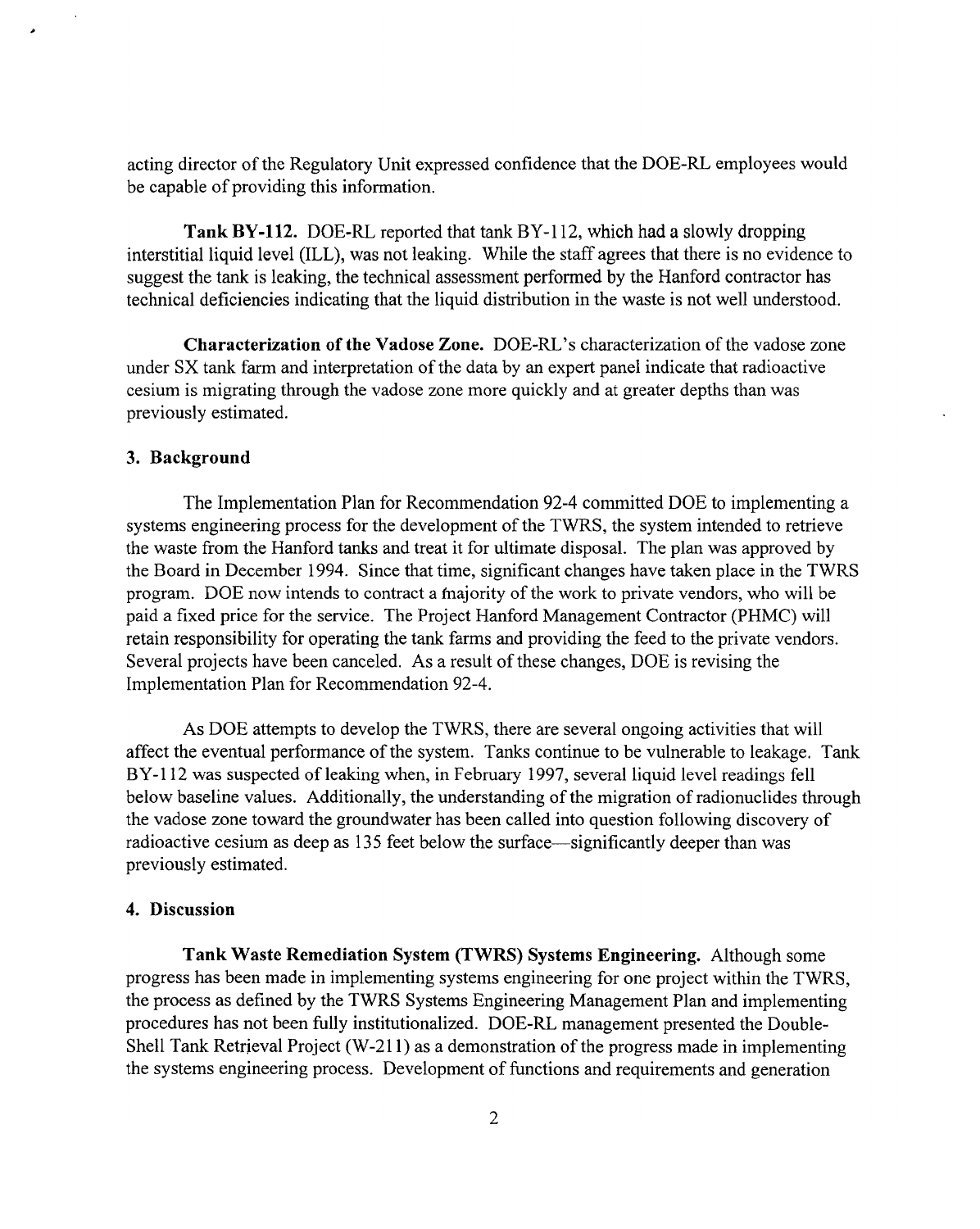and analysis of alternatives are being performed to develop a technical requirements specification for the double-shell tank system. Requirements from this specification will be allocated to various projects, including project W-211. Following this exercise, the design criteria used for the already completed design will be verified against the specification to ensure that the project is consistent with the technical baseline of the overall TWRS. DOE-RL management has suggested that this verification be provided as a Recommendation 92-4 deliverable to demonstrate the institutionalization of systems engineering for *existing* projects at the TWRS. While such a process represents a reasonable approach to the systematic verification of existing project designs, the Board staff saw little evidence that other projects are following or are scheduled to follow this approach.

Additional efforts are necessary to demonstrate the institutionalization of systems engineering for the TWRS and to satisfy the objectives of Recommendation 92-4. The Board staff identified the following deficiencies:

- The set of systems engineering procedures currently used at the TWRS lacks definitive direction on how the systems analysis should be translated into design specifications. Additionally, there is no procedure directing the use of design reviews.
- There is no schedule indicating how and when design criteria for existing projects other than project W-211 will be verified against technical requirements specifications.
- Technology needs are not integrated into an easily managed system, but are currently satisfied by several activities and sources. Limited information on prioritization, schedule, and contingency planning is available.
- $\bullet$  Contingency planning for failure of the privatized projects does not include a system to ensure that expertise is maintained by the PHMC to resume development of the TWRS should they be required to assume responsibility for the now privatized projects. While DOE-RL has identified the capabilities that are required to be maintained, there is no method to ensure that necessary projects remain funded or that essential individuals (or their equivalent) remain with the PHMC.

Use of Tank Waste Characterization in Disposal System Design. The Board staff initiated discussions with DOE-RL on how waste characterization information obtained in accordance with the implementation of Recommendation 93-5 is being used for design of the retrieval, pretreatment, and immobilization systems under the TWRS. The basic technologies for these systems are known. Similarly, the basic constituents of the waste are known and are defined in four waste "envelopes" to be processed during the first phase of privatization. If waste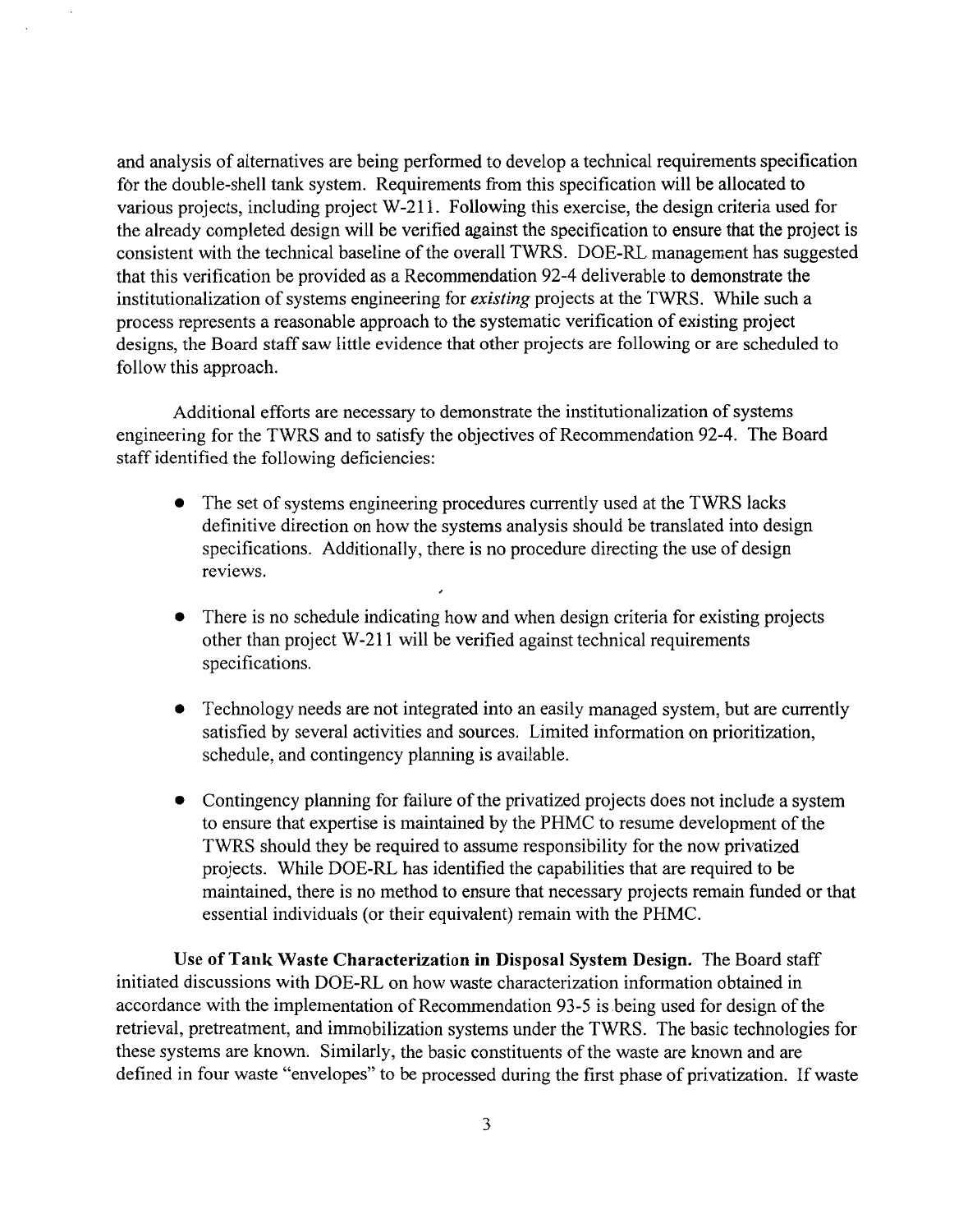constituents are found to be outside of the intended envelopes, the most desirable action is to blend different wastes to acceptable concentrations. In this way, characterization is used primarily to verify that the waste is inside the envelopes. However, in some cases, characterization data are being used to refine designs, particularly for the greater amount of waste that is to be processed during the second phase of privatization. For example, DOE-RL has found that there is twice as much chromium  $3+$  ion  $(Cr^{3+})$  as originally estimated. Additionally, testing of pretreatment processes has determined that the baseline removal process for  $Cr<sup>3+</sup>$  is not as efficient as was assumed because of the insolubility of  $Cr<sup>3+</sup>$ . DOE-RL is considering the addition of an oxidation step in the pretreatment process to convert the insoluble  $Cr^{3+}$  to the more soluble  $Cr^{6+}$  ion. The Board staff is currently developing a more detailed review to ensure that DOE-RL is systematically investigating the possibility that other waste characteristics may be outside of current range estimates.

**Tank BY-112.** In February 1997, DOE-RL reported abnormally low interstitial liquid level (ILL) readings in Tank BY-112. The readings were more than three standard deviations below the historical baseline liquid level determined in 1995. DOE-RL initiated a technical assessment to determine whether BY-112 was leaking. The investigation concluded that the feature historically identified as the ILL was probably an interface between dry waste material and slowly draining sludge at approximately 44· inches above the tank bottom. The true ILL is actually at approximately 20 inches. At this low level the older equipment used to determine ILL was incapable of detecting the interface with any certainty. DOE has committed to continuing its investigation ofBY-112's liquid level using new equipment with improved range and precision.

Given that there is limited reliable data from which to analyze the trend of the newly discovered ILL, no conclusion can be drawn as to whether the tank is leaking. However, the Board staff identified the following deficiencies in DOE's technical assessment:

- Core samples indicate that the ILL identified by the new readings is not a global feature of the tank waste. Two samples taken in different areas of the tank did not identify an ILL. In fact, one sample indicated a wet layer of waste over a dry layer. Because it is clear that a liquid interface is present in the waste near the liquid observation well where the ILL readings are taken, DOE described the comparison of sample results with the ILL readings as "inconclusive." Although the data from the samples are puzzling, they do not support DOE's description of a slowly drying sludge layer over completely saturated sludge. Additional investigation of the sample results is necessary to reconcile this contradiction.
- The assessment concludes that the low readings obtained in February were actually the result of increased data scatter. The report asserts that the readings are within three standard deviations when all level data since 1995 are taken into account. The variance in the data had increased recently as a result of "continued degradation of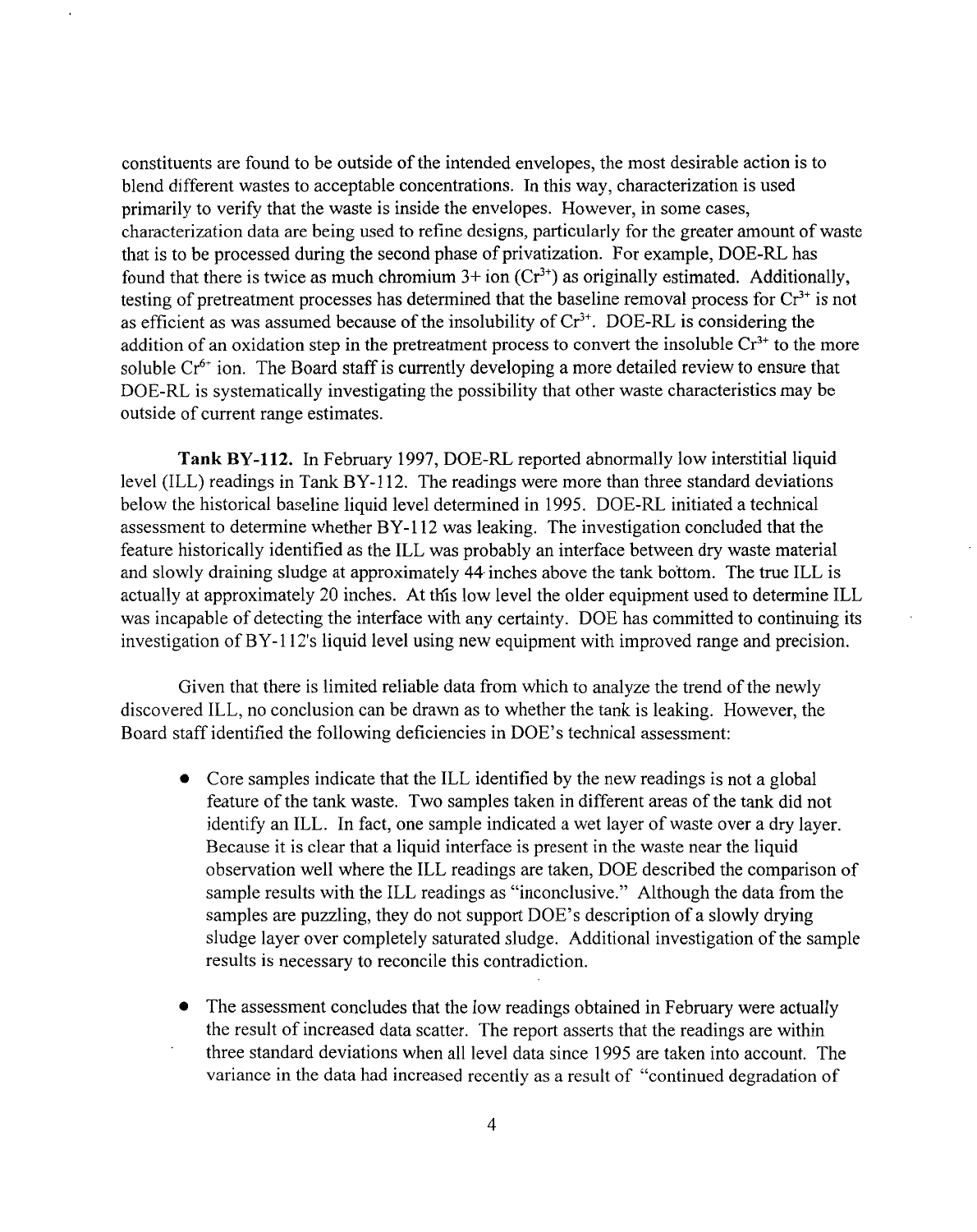the old equipment." This technique of compiling data over long time periods can hide small trends in liquid level that would result from a tank leak. Therefore, its use is inappropriate.

In attempting to identify the cause of the recent increased "scatter" in the data, DOE investigated the possibility that the low readings were the result of a particular measuring technique in which the level is determined more remotely. Their *qualitative* analysis of the data concluded that although the technique resulted in data that were generally lower than those resulting from the "normal" technique, the difference was not significant. DOE did not perform a statistical test—the "Student ttest"-used to determine quantitatively the significance of an effect on a population of random variables. Upon performing this test, the Board staff found that the measuring technique did in fact result in statistically significantly lower readings. It is likely that this alternative measurement technique contributed to the original low readings.

Characterization of the Vadose Zone. DOE-RL recently finished measuring contaminant concentrations in various boreholes into the vadose zone under SX tank farm. The expert panel formed to review the data from these measurements concluded that radioactive cesium  $(^{137}Cs)$  has transported to much greater depths than was previously believed possible. The following conclusions of the panel were presented to the Board staff:

- Neither the early gamma spectral logging data nor gross-gamma logs indicated that the 137Cs has moved as a broad plume deep into the vadose zone.
- The likely mode of contaminant transport is along preferential, vertical, possible tortuous pathways caused by a variety of potential mechanisms. These mechanisms may include boreholes, clastic dikes, or pathways created by the waste itself as a result of high specific gravity, temperature, pressure, ionic concentration, and pH.
- Migration of the  $137Cs$  through the formation does not necessarily indicate an immediate health risk to the surrounding population.
- Implications for site remediation and tank closure could be immense.

Recommendations cited by the expert panel, with one potential exception, appear to be appropriate to support a better understanding of the vadose zone contamination and its potential to contaminate groundwater. These recommendations are grouped into three major areas:

• Borehole drilling into the groundwater horizon